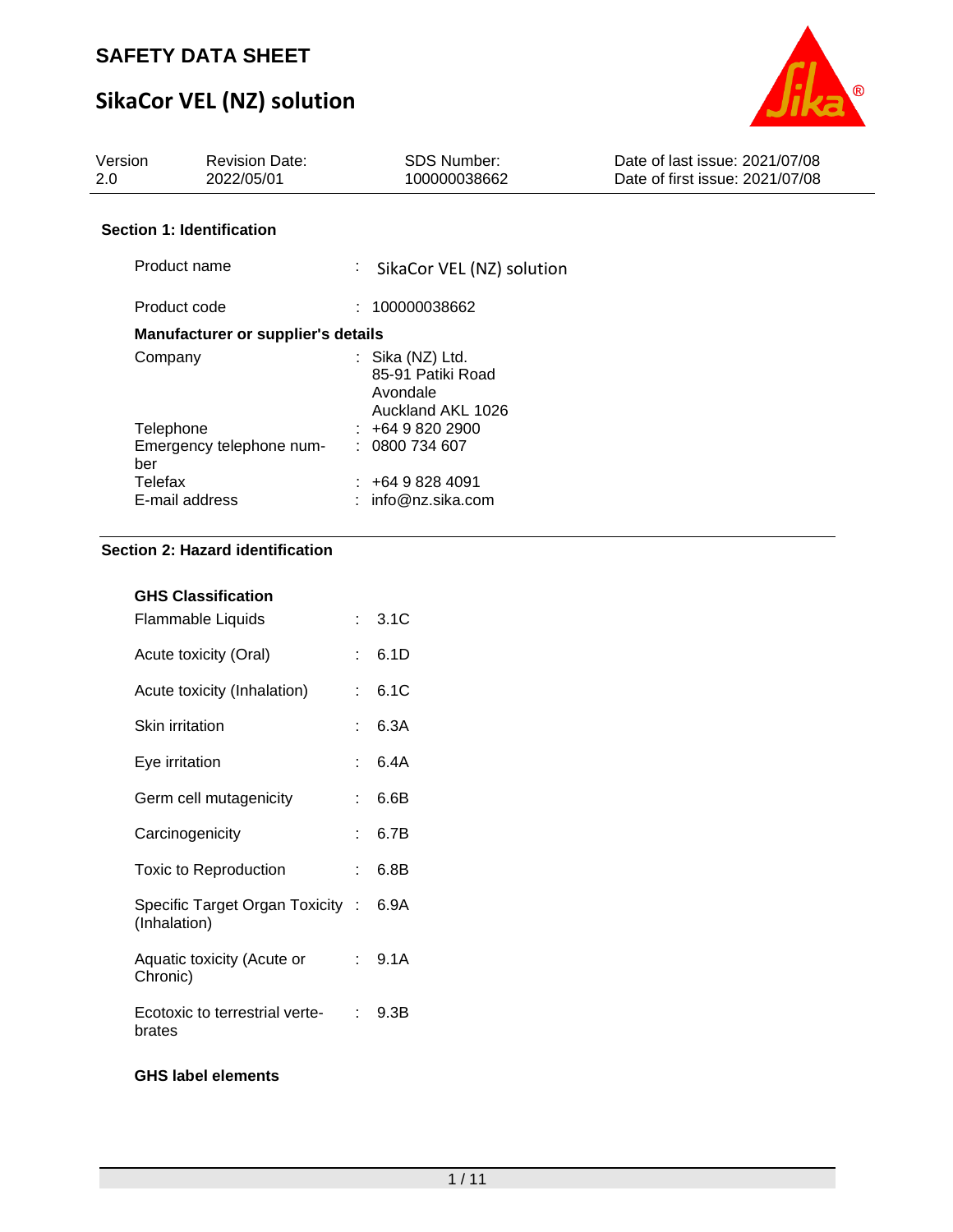# **SikaCor VEL (NZ) solution**



| Version<br>2.0 | <b>Revision Date:</b><br>2022/05/01 | SDS Number:<br>100000038662                                                                                                                                                                                                                                                                                                               | Date of last issue: 2021/07/08<br>Date of first issue: 2021/07/08                                                                                                                                                                                                                                                                                                                                                                                                                                                |
|----------------|-------------------------------------|-------------------------------------------------------------------------------------------------------------------------------------------------------------------------------------------------------------------------------------------------------------------------------------------------------------------------------------------|------------------------------------------------------------------------------------------------------------------------------------------------------------------------------------------------------------------------------------------------------------------------------------------------------------------------------------------------------------------------------------------------------------------------------------------------------------------------------------------------------------------|
|                | Hazard pictograms                   |                                                                                                                                                                                                                                                                                                                                           |                                                                                                                                                                                                                                                                                                                                                                                                                                                                                                                  |
|                | Signal word                         | Danger                                                                                                                                                                                                                                                                                                                                    |                                                                                                                                                                                                                                                                                                                                                                                                                                                                                                                  |
|                | <b>Hazard statements</b>            | H226 Flammable liquid and vapour.<br>H302 Harmful if swallowed.<br>H315 Causes skin irritation.<br>H319 Causes serious eye irritation.<br>H331 Toxic if inhaled.<br>H341 Suspected of causing genetic defects.<br>H351 Suspected of causing cancer.<br>H370 Causes damage to organs if inhaled.<br>H432 Toxic to terrestrial vertebrates. | H361 Suspected of damaging fertility or the unborn child.<br>H410 Very toxic to aquatic life with long lasting effects.                                                                                                                                                                                                                                                                                                                                                                                          |
|                | Precautionary statements            | <b>Prevention:</b><br>P201 Obtain special instructions before use.<br>and understood.<br>No smoking.<br>P233 Keep container tightly closed.<br>ment.<br>P242 Use only non-sparking tools.<br>P260 Do not breathe mist or vapours.<br>P264 Wash skin thoroughly after handling.<br>P273 Avoid release to the environment.                  | P202 Do not handle until all safety precautions have been read<br>P210 Keep away from heat/ sparks/ open flames/ hot surfaces.<br>P240 Ground/bond container and receiving equipment.<br>P241 Use explosion-proof electrical/ ventilating/ lighting equip-<br>P243 Take precautionary measures against static discharge.<br>P270 Do not eat, drink or smoke when using this product.<br>P271 Use only outdoors or in a well-ventilated area.<br>P280 Wear protective gloves/ eye protection/ face protection.    |
|                |                                     | <b>Response:</b><br>shower.<br>at rest in a position comfortable for breathing.<br>easy to do. Continue rinsing.<br>on this label).<br>P330 Rinse mouth.<br>tion.                                                                                                                                                                         | P303 + P361 + P353 IF ON SKIN (or hair): Remove/ Take off<br>immediately all contaminated clothing. Rinse skin with water/<br>P304 + P340 IF INHALED: Remove victim to fresh air and keep<br>P305 + P351 + P338 IF IN EYES: Rinse cautiously with water<br>for several minutes. Remove contact lenses, if present and<br>P311 Call a POISON CENTER or doctor/ physician.<br>P321 Specific treatment (see supplemental first aid instructions<br>P332 + P313 If skin irritation occurs: Get medical advice/atten- |
|                |                                     | 2/11                                                                                                                                                                                                                                                                                                                                      |                                                                                                                                                                                                                                                                                                                                                                                                                                                                                                                  |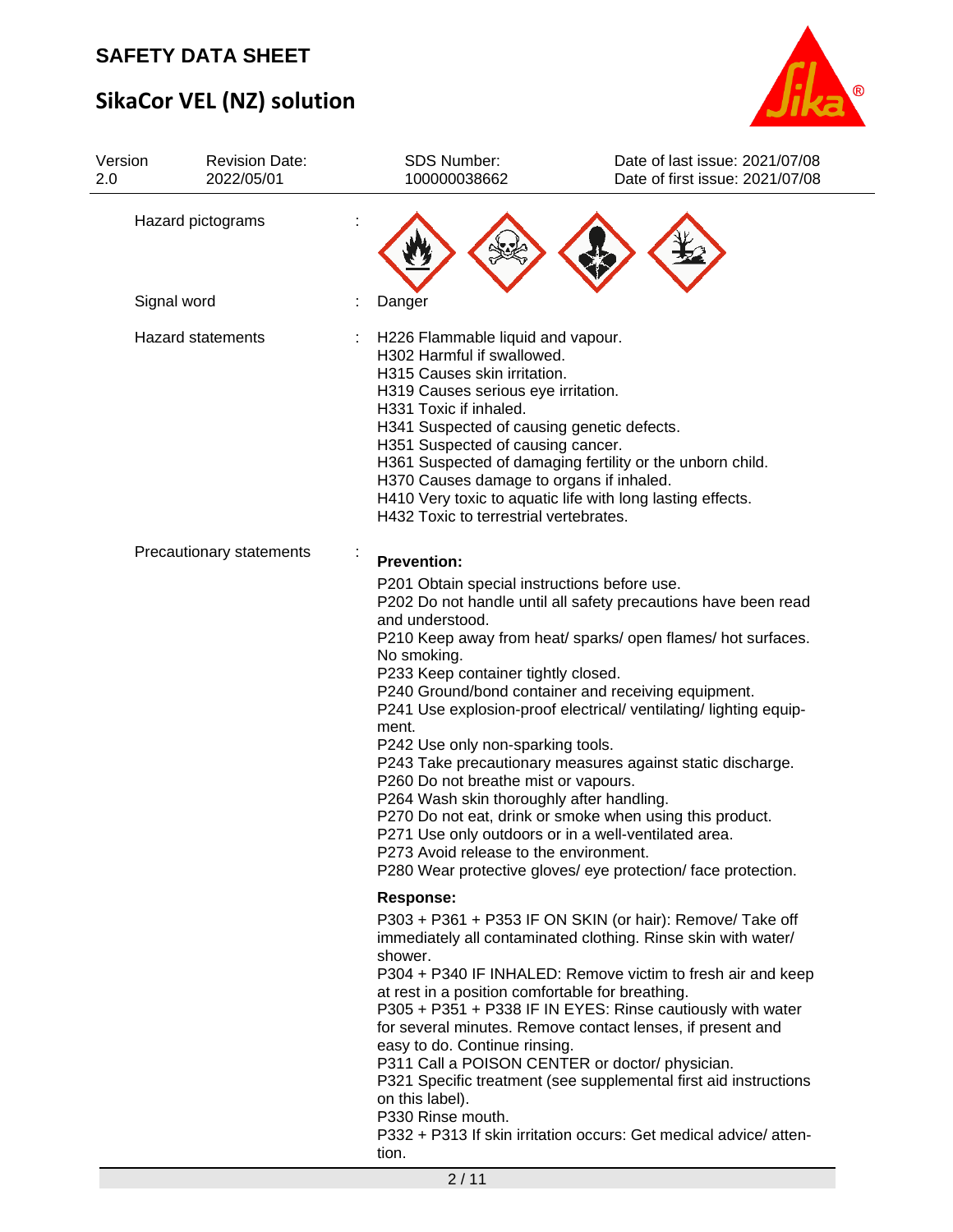# **SikaCor VEL (NZ) solution**



| Version<br>2.0                                                                                                                                                                   | <b>Revision Date:</b><br>2022/05/01                                                      |           | <b>SDS Number:</b><br>100000038662                                                                                                                                                                                                                             | Date of last issue: 2021/07/08<br>Date of first issue: 2021/07/08 |  |  |  |  |  |
|----------------------------------------------------------------------------------------------------------------------------------------------------------------------------------|------------------------------------------------------------------------------------------|-----------|----------------------------------------------------------------------------------------------------------------------------------------------------------------------------------------------------------------------------------------------------------------|-------------------------------------------------------------------|--|--|--|--|--|
|                                                                                                                                                                                  |                                                                                          | tention.  | P337 + P313 If eye irritation persists: Get medical advice/at-<br>P362 Take off contaminated clothing and wash before reuse.<br>P370 + P378 In case of fire: Use dry sand, dry chemical or<br>alcohol-resistant foam for extinction.<br>P391 Collect spillage. |                                                                   |  |  |  |  |  |
| Storage:<br>P403 + P233 Store in a well-ventilated place. Keep container<br>tightly closed.<br>P403 + P235 Store in a well-ventilated place. Keep cool.<br>P405 Store locked up. |                                                                                          |           |                                                                                                                                                                                                                                                                |                                                                   |  |  |  |  |  |
|                                                                                                                                                                                  | Disposal:<br>P501 Dispose of contents/ container to an approved waste<br>disposal plant. |           |                                                                                                                                                                                                                                                                |                                                                   |  |  |  |  |  |
|                                                                                                                                                                                  | Other hazards which do not result in classification                                      |           |                                                                                                                                                                                                                                                                |                                                                   |  |  |  |  |  |
|                                                                                                                                                                                  | None known.                                                                              |           |                                                                                                                                                                                                                                                                |                                                                   |  |  |  |  |  |
|                                                                                                                                                                                  | Section 3: Composition/information on ingredients                                        |           |                                                                                                                                                                                                                                                                |                                                                   |  |  |  |  |  |
|                                                                                                                                                                                  | Substance / Mixture                                                                      | : Mixture |                                                                                                                                                                                                                                                                |                                                                   |  |  |  |  |  |
|                                                                                                                                                                                  | <b>Components</b>                                                                        |           |                                                                                                                                                                                                                                                                |                                                                   |  |  |  |  |  |
|                                                                                                                                                                                  | Chemical name                                                                            |           | CAS-No.<br>100-42-5                                                                                                                                                                                                                                            | Concentration (% w/w)                                             |  |  |  |  |  |
|                                                                                                                                                                                  | styrene                                                                                  |           |                                                                                                                                                                                                                                                                | $>= 30 - 50$                                                      |  |  |  |  |  |
|                                                                                                                                                                                  | methacrylic acid                                                                         |           | 79-41-4                                                                                                                                                                                                                                                        | $>= 1 - 2.5$                                                      |  |  |  |  |  |
|                                                                                                                                                                                  | <b>Section 4: First-aid measures</b><br>General advice                                   |           | Move out of dangerous area.                                                                                                                                                                                                                                    |                                                                   |  |  |  |  |  |

|                         | $\sim$ $\mu$                                                                                                                                                                                                                          |
|-------------------------|---------------------------------------------------------------------------------------------------------------------------------------------------------------------------------------------------------------------------------------|
| If swallowed            | Clean mouth with water and drink afterwards plenty of water.<br>Do NOT induce vomiting.<br>Do not give milk or alcoholic beverages.<br>Never give anything by mouth to an unconscious person.<br>Take victim immediately to hospital. |
| In case of eye contact  | Immediately flush eye(s) with plenty of water.<br>Remove contact lenses.<br>Keep eye wide open while rinsing.<br>If eye irritation persists, consult a specialist.                                                                    |
| In case of skin contact | : Take off contaminated clothing and shoes immediately.<br>Wash off with soap and plenty of water.<br>If symptoms persist, call a physician.                                                                                          |
| If inhaled              | Move to fresh air.<br>Consult a physician after significant exposure.                                                                                                                                                                 |
| General advice          | - Move out of dangerous area.<br>Consult a physician.<br>Show this safety data sheet to the doctor in attendance.                                                                                                                     |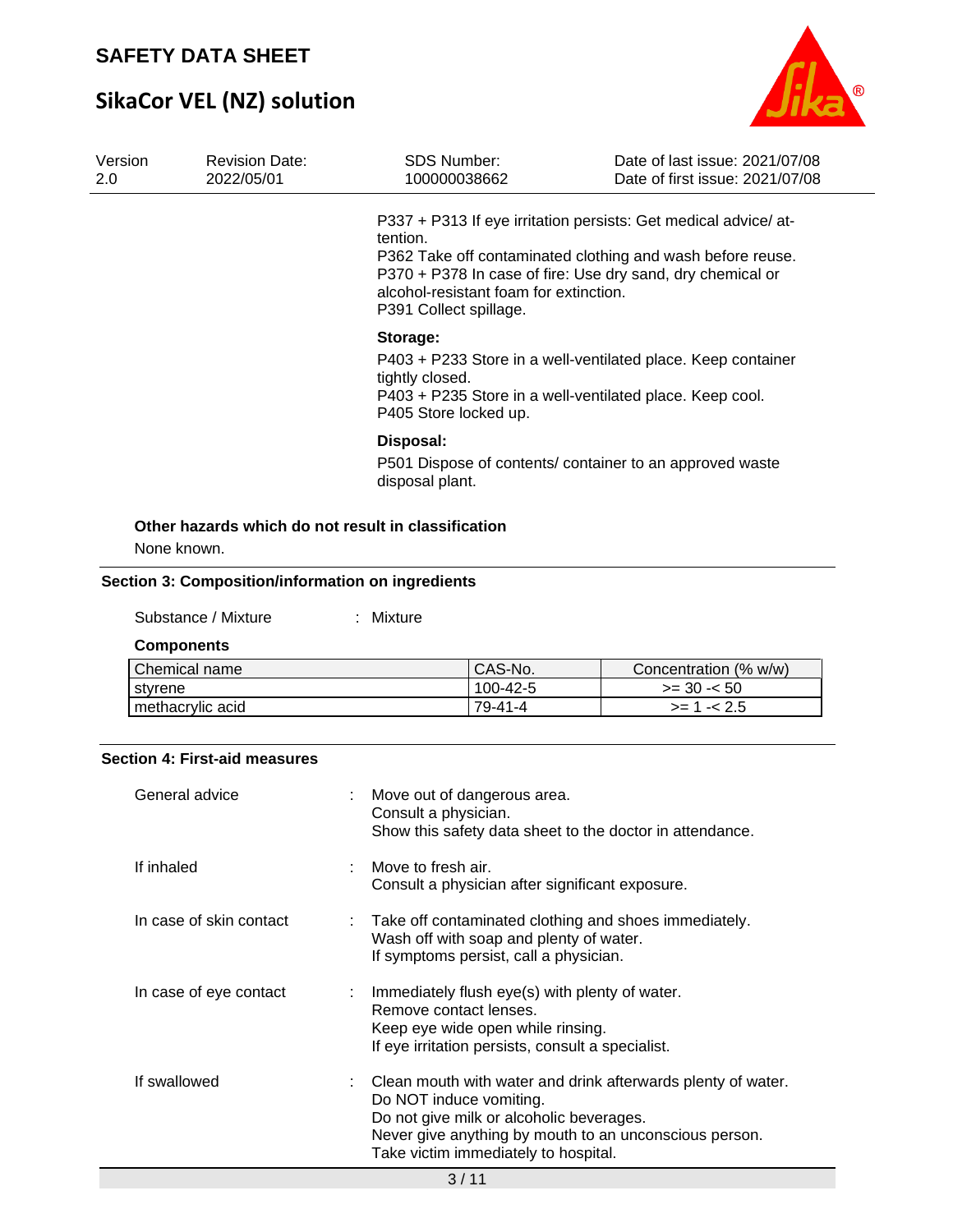# **SikaCor VEL (NZ) solution**



| Version<br>2.0 | <b>Revision Date:</b><br>2022/05/01                    | <b>SDS Number:</b><br>100000038662                                                                                                                                                                                                                                                                                                                                                                                                                      | Date of last issue: 2021/07/08<br>Date of first issue: 2021/07/08                                                        |
|----------------|--------------------------------------------------------|---------------------------------------------------------------------------------------------------------------------------------------------------------------------------------------------------------------------------------------------------------------------------------------------------------------------------------------------------------------------------------------------------------------------------------------------------------|--------------------------------------------------------------------------------------------------------------------------|
| delayed        | Most important symptoms<br>and effects, both acute and | : Harmful if swallowed.<br>Causes skin irritation.<br>Causes serious eye irritation.<br>Toxic if inhaled.<br>Suspected of causing genetic defects.<br>Suspected of causing cancer.<br>Suspected of damaging fertility or the unborn child.<br>Causes damage to organs if inhaled.<br>Risk of serious damage to the lungs (by aspiration).<br>irritant effects<br>Cough<br>Respiratory disorder<br>Excessive lachrymation<br>Dermatitis<br>and symptoms. | Aspiration may cause pulmonary oedema and pneumonitis.<br>See Section 11 for more detailed information on health effects |
|                | Notes to physician                                     | Treat symptomatically.                                                                                                                                                                                                                                                                                                                                                                                                                                  |                                                                                                                          |

### **Section 5: Fire-fighting measures**

| Suitable extinguishing media : Alcohol-resistant foam | Carbon dioxide (CO2)<br>Dry chemical                                                          |
|-------------------------------------------------------|-----------------------------------------------------------------------------------------------|
| Unsuitable extinguishing<br>media                     | Water                                                                                         |
| ucts                                                  | Hazardous combustion prod- : No hazardous combustion products are known                       |
| ods                                                   | Specific extinguishing meth- : Use water spray to cool unopened containers.                   |
| for firefighters                                      | Special protective equipment : In the event of fire, wear self-contained breathing apparatus. |
| Hazchem Code                                          | : 3Y                                                                                          |

### **Section 6: Accidental release measures**

| Personal precautions, protec-:<br>tive equipment and emer-<br>gency procedures |   | Use personal protective equipment.<br>Remove all sources of ignition.<br>Deny access to unprotected persons.                      |
|--------------------------------------------------------------------------------|---|-----------------------------------------------------------------------------------------------------------------------------------|
| Environmental precautions                                                      | ÷ | Prevent product from entering drains.<br>If the product contaminates rivers and lakes or drains inform<br>respective authorities. |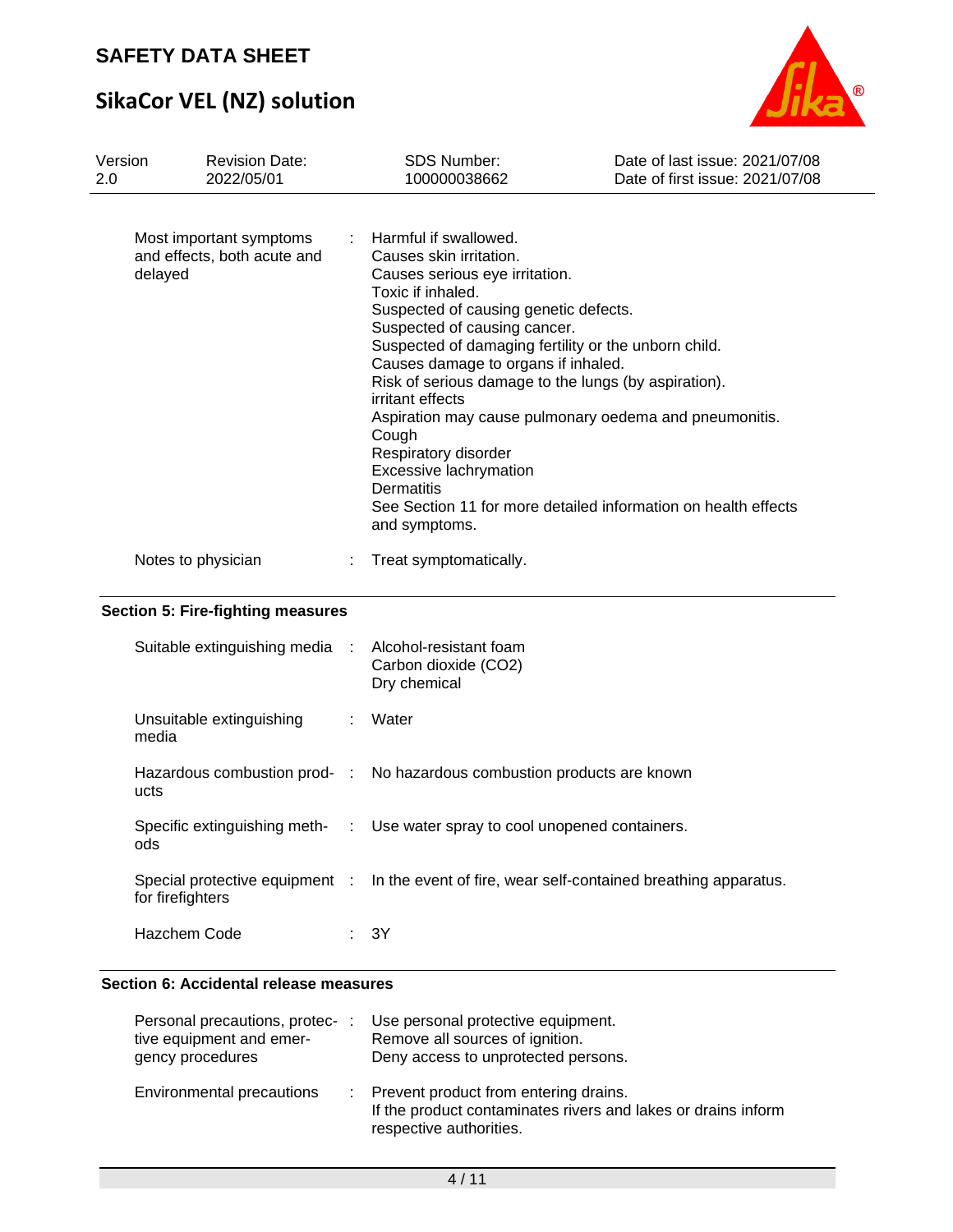# **SikaCor VEL (NZ) solution**



| Version<br>2.0 | <b>Revision Date:</b><br>2022/05/01                      |   | SDS Number:<br>100000038662                                                                                                                                                                                                                                                                                                                                                                                        | Date of last issue: 2021/07/08<br>Date of first issue: 2021/07/08                                                                                                                      |
|----------------|----------------------------------------------------------|---|--------------------------------------------------------------------------------------------------------------------------------------------------------------------------------------------------------------------------------------------------------------------------------------------------------------------------------------------------------------------------------------------------------------------|----------------------------------------------------------------------------------------------------------------------------------------------------------------------------------------|
|                | Methods and materials for<br>containment and cleaning up |   | Contain spillage, and then collect with non-combustible ab-<br>/ national regulations (see section 13).                                                                                                                                                                                                                                                                                                            | sorbent material, (e.g. sand, earth, diatomaceous earth, ver-<br>miculite) and place in container for disposal according to local                                                      |
|                | Section 7: Handling and storage                          |   |                                                                                                                                                                                                                                                                                                                                                                                                                    |                                                                                                                                                                                        |
|                | Advice on protection against<br>fire and explosion       |   | Use explosion-proof equipment.<br>smoking.<br>es.                                                                                                                                                                                                                                                                                                                                                                  | Keep away from heat/ sparks/ open flames/ hot surfaces. No<br>Take precautionary measures against electrostatic discharg-                                                              |
|                | Advice on safe handling                                  |   | Do not breathe vapours or spray mist.<br>section 8).<br>Do not get in eyes, on skin, or on clothing.<br>For personal protection see section 8.<br>plication area.<br>Take precautionary measures against static discharge.<br>Open drum carefully as content may be under pressure.<br>Take necessary action to avoid static electricity discharge<br>(which might cause ignition of organic vapours).<br>products | Avoid exceeding the given occupational exposure limits (see<br>Smoking, eating and drinking should be prohibited in the ap-<br>Follow standard hygiene measures when handling chemical |
|                | Hygiene measures                                         | ÷ | practice.<br>When using do not eat or drink.<br>When using do not smoke.<br>Wash hands before breaks and at the end of workday.                                                                                                                                                                                                                                                                                    | Handle in accordance with good industrial hygiene and safety                                                                                                                           |
|                | Conditions for safe storage                              |   | Store in original container.<br>Keep in a well-ventilated place.<br>kept upright to prevent leakage.<br>Observe label precautions.<br>Store in accordance with local regulations.                                                                                                                                                                                                                                  | Containers which are opened must be carefully resealed and                                                                                                                             |

### **Section 8: Exposure controls/personal protection**

### **Components with workplace control parameters**

| CAS-No.                                   | Value type      | Control parame-    | <b>Basis</b>       |  |  |  |
|-------------------------------------------|-----------------|--------------------|--------------------|--|--|--|
|                                           | exposure)       | concentration      |                    |  |  |  |
| $100 - 42 - 5$                            | WES-TWA         | 20 ppm<br>85 mg/m3 | NZ OEL             |  |  |  |
| Further information: Suspected carcinogen |                 |                    |                    |  |  |  |
|                                           | <b>WES-STEL</b> | 40 ppm             | NZ OEL             |  |  |  |
|                                           |                 | (Form of           | ters / Permissible |  |  |  |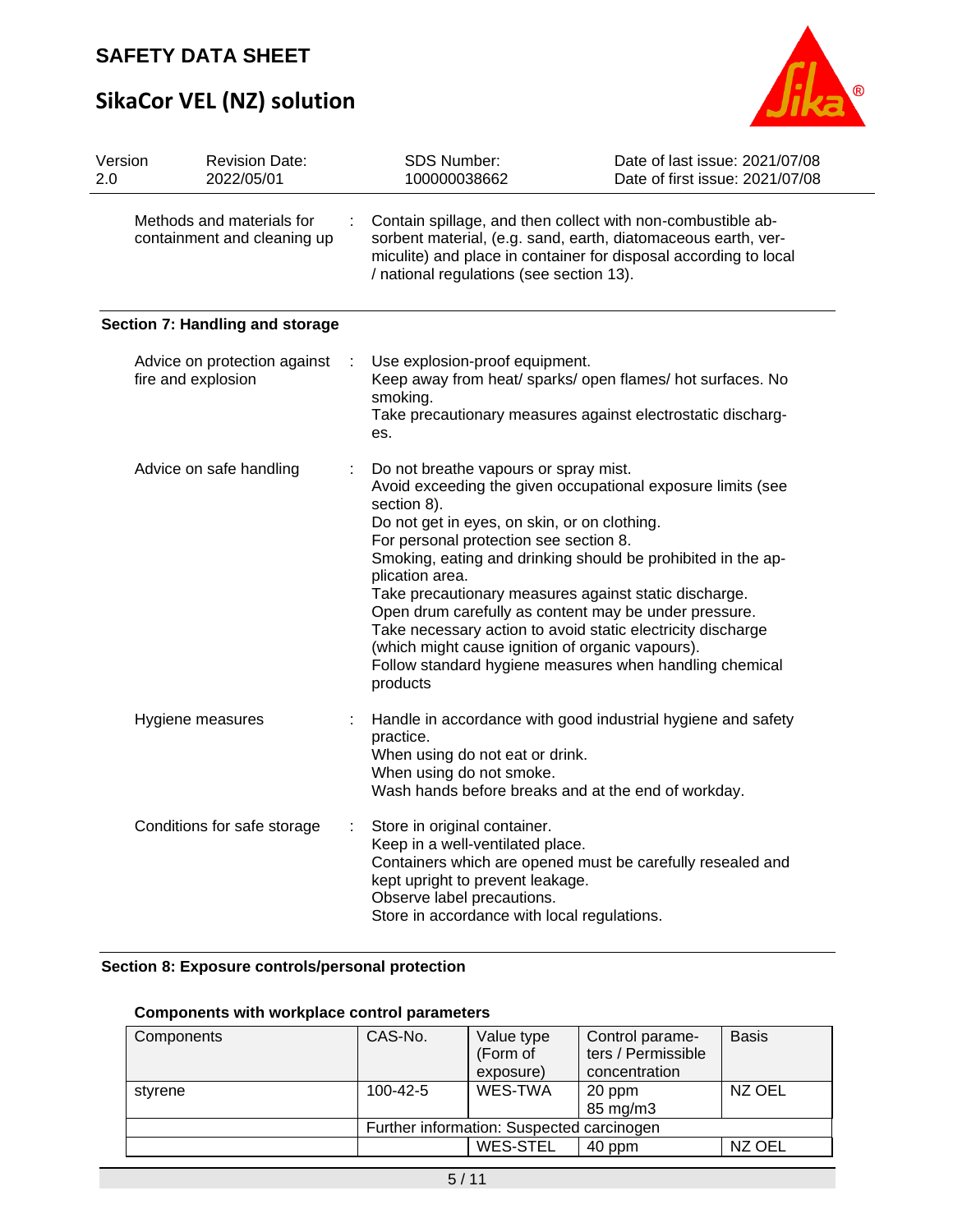

# **SikaCor VEL (NZ) solution**

| 2.0                                                                                                                                | Version<br><b>Revision Date:</b><br>2022/05/01 |  |         | <b>SDS Number:</b><br>100000038662 |  |              | Date of last issue: 2021/07/08<br>Date of first issue: 2021/07/08 |  |        |  |
|------------------------------------------------------------------------------------------------------------------------------------|------------------------------------------------|--|---------|------------------------------------|--|--------------|-------------------------------------------------------------------|--|--------|--|
|                                                                                                                                    | methacrylic acid                               |  | 79-41-4 |                                    |  | WES-TWA      | 170 mg/m3<br>20 ppm<br>70 mg/m3                                   |  | NZ OEL |  |
| <b>Biological occupational exposure limits</b><br>CAS-No.<br>Permissible<br>Components<br>Control<br><b>Biological</b><br>Sampling |                                                |  |         |                                    |  | <b>Basis</b> |                                                                   |  |        |  |

| Components | CAS-No.  | Control                                            | <b>Biological</b> | Sampling        | Permissible                      | <b>Basis</b> |
|------------|----------|----------------------------------------------------|-------------------|-----------------|----------------------------------|--------------|
|            |          | parameters                                         | specimen          | time            | concentration                    |              |
| styrene    | 100-42-5 | Mandelic<br>acid plus<br>phenylgly-<br>oxylic acid | Urine             | End of<br>shift | $400 \text{ mg/g}$<br>Creatinine | NZ BEI       |
|            |          | Styrene                                            | Urine             | End of<br>shift | $40 \mu g/l$                     | NZ BEI       |

### **Personal protective equipment**

| Respiratory protection   | Use respiratory protection unless adequate local exhaust<br>ventilation is provided or exposure assessment demonstrates<br>that exposures are within recommended exposure guidelines.<br>The filter class for the respirator must be suitable for the max-<br>imum expected contaminant concentration<br>(gas/vapour/aerosol/particulates) that may arise when han-<br>dling the product. If this concentration is exceeded, self-<br>contained breathing apparatus must be used. |
|--------------------------|-----------------------------------------------------------------------------------------------------------------------------------------------------------------------------------------------------------------------------------------------------------------------------------------------------------------------------------------------------------------------------------------------------------------------------------------------------------------------------------|
| Hand protection          | Chemical-resistant, impervious gloves complying with an<br>approved standard should be worn at all times when handling<br>chemical products if a risk assessment indicates this is nec-<br>essary.                                                                                                                                                                                                                                                                                |
| Eye protection           | Safety eyewear complying with an approved standard should<br>be used when a risk assessment indicates this is necessary.                                                                                                                                                                                                                                                                                                                                                          |
| Skin and body protection | Choose body protection in relation to its type, to the concen-<br>tration and amount of dangerous substances, and to the spe-<br>cific work-place.                                                                                                                                                                                                                                                                                                                                |

### **Section 9: Physical and chemical properties**

| Appearance                   |   | liquid                                |
|------------------------------|---|---------------------------------------|
| Colour                       |   | clear, yellow                         |
| Odour                        | ÷ | pungent                               |
| Odour Threshold              |   | No data available                     |
| рH                           |   | No data available                     |
| Melting point/freezing point |   | : $-30.6 \degree C (-23.1 \degree F)$ |
| Boiling point/boiling range  |   | : ca. 146 °C (295 °F)                 |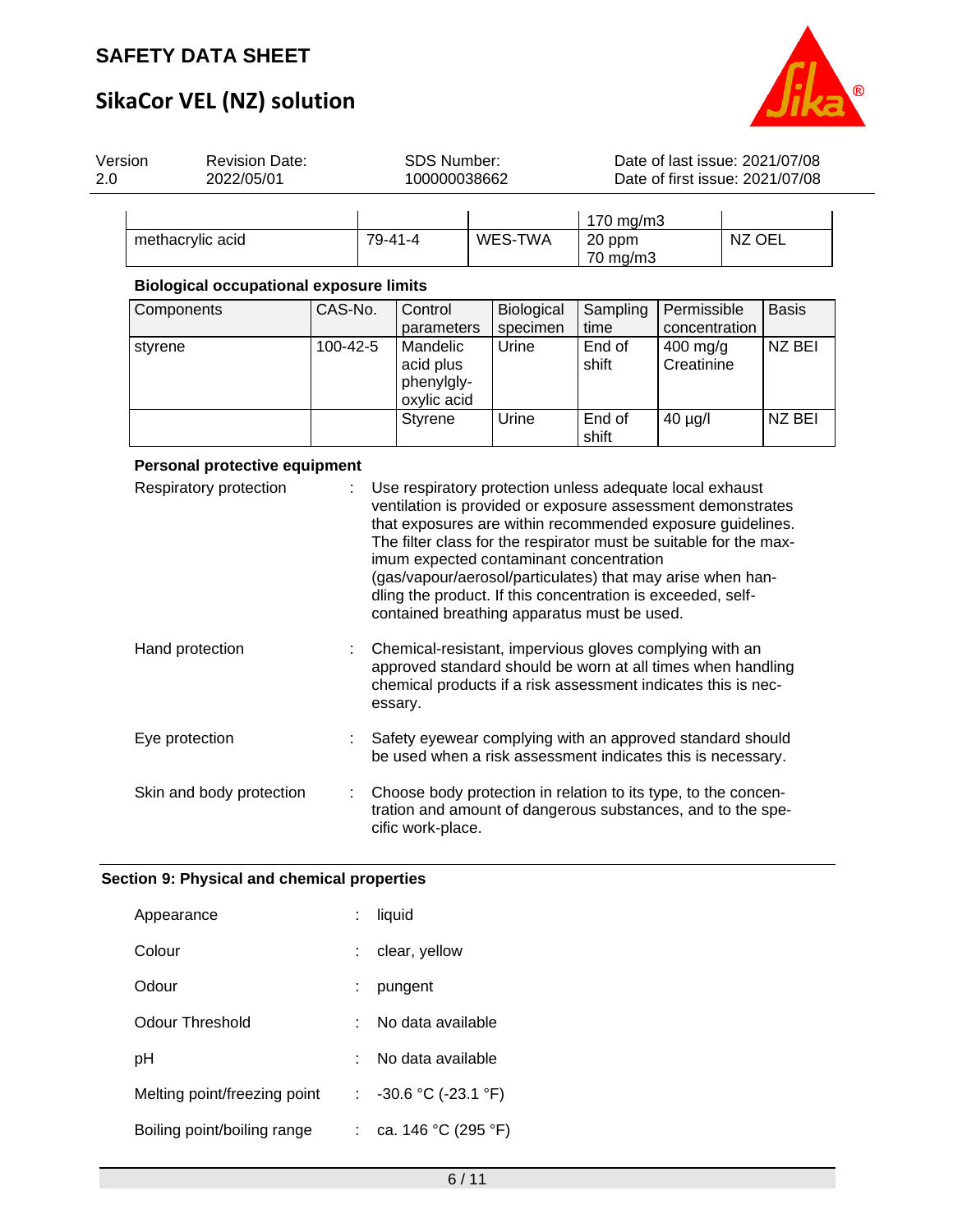# **SikaCor VEL (NZ) solution**



| Version<br>2.0 | <b>Revision Date:</b><br>2022/05/01                             |                             | <b>SDS Number:</b><br>100000038662                                                                                                                                        | Date of last issue: 2021/07/08<br>Date of first issue: 2021/07/08 |
|----------------|-----------------------------------------------------------------|-----------------------------|---------------------------------------------------------------------------------------------------------------------------------------------------------------------------|-------------------------------------------------------------------|
|                | Flash point                                                     |                             | ca. 31 °C (88 °F)<br>(Method: closed cup)                                                                                                                                 |                                                                   |
|                | Evaporation rate                                                |                             | No data available                                                                                                                                                         |                                                                   |
|                | Flammability (solid, gas)                                       |                             | No data available                                                                                                                                                         |                                                                   |
|                | Upper explosion limit / Upper<br>flammability limit             | $\sim 10^6$                 | $7.7\%$ (V)                                                                                                                                                               |                                                                   |
|                | Lower explosion limit / Lower : $1\%$ (V)<br>flammability limit |                             |                                                                                                                                                                           |                                                                   |
|                | Vapour pressure                                                 |                             | ca. 4.3 mmHg (20 °C (68 °F))                                                                                                                                              |                                                                   |
|                | Relative vapour density                                         |                             | No data available                                                                                                                                                         |                                                                   |
|                | Density                                                         |                             | ca. 1.06 g/cm3 (20 $°C$ (68 °F))                                                                                                                                          |                                                                   |
|                | Solubility(ies)<br>Water solubility                             |                             | No data available                                                                                                                                                         |                                                                   |
|                | Solubility in other solvents                                    | $\mathcal{I}^{\mathcal{I}}$ | No data available                                                                                                                                                         |                                                                   |
|                | Partition coefficient: n-<br>octanol/water                      |                             | No data available                                                                                                                                                         |                                                                   |
|                | Auto-ignition temperature                                       |                             | 68 °C                                                                                                                                                                     |                                                                   |
|                | Decomposition temperature                                       |                             | No data available                                                                                                                                                         |                                                                   |
|                | Viscosity<br>Viscosity, dynamic                                 |                             | No data available                                                                                                                                                         |                                                                   |
|                | Viscosity, kinematic                                            |                             | No data available                                                                                                                                                         |                                                                   |
|                | <b>Explosive properties</b>                                     |                             | No data available                                                                                                                                                         |                                                                   |
|                | Oxidizing properties                                            |                             | No data available                                                                                                                                                         |                                                                   |
|                | Volatile organic compounds                                      |                             | Directive 2010/75/EU of 24 November 2010 on industrial<br>emissions (integrated pollution prevention and control)<br>Volatile organic compounds (VOC) content: 33.04% w/w |                                                                   |

### **Section 10: Stability and reactivity**

| Reactivity                              | : No dangerous reaction known under conditions of normal use.                                |
|-----------------------------------------|----------------------------------------------------------------------------------------------|
| Chemical stability                      | : The product is chemically stable.                                                          |
| Possibility of hazardous reac-<br>tions | Stable under recommended storage conditions.<br>Vapours may form explosive mixture with air. |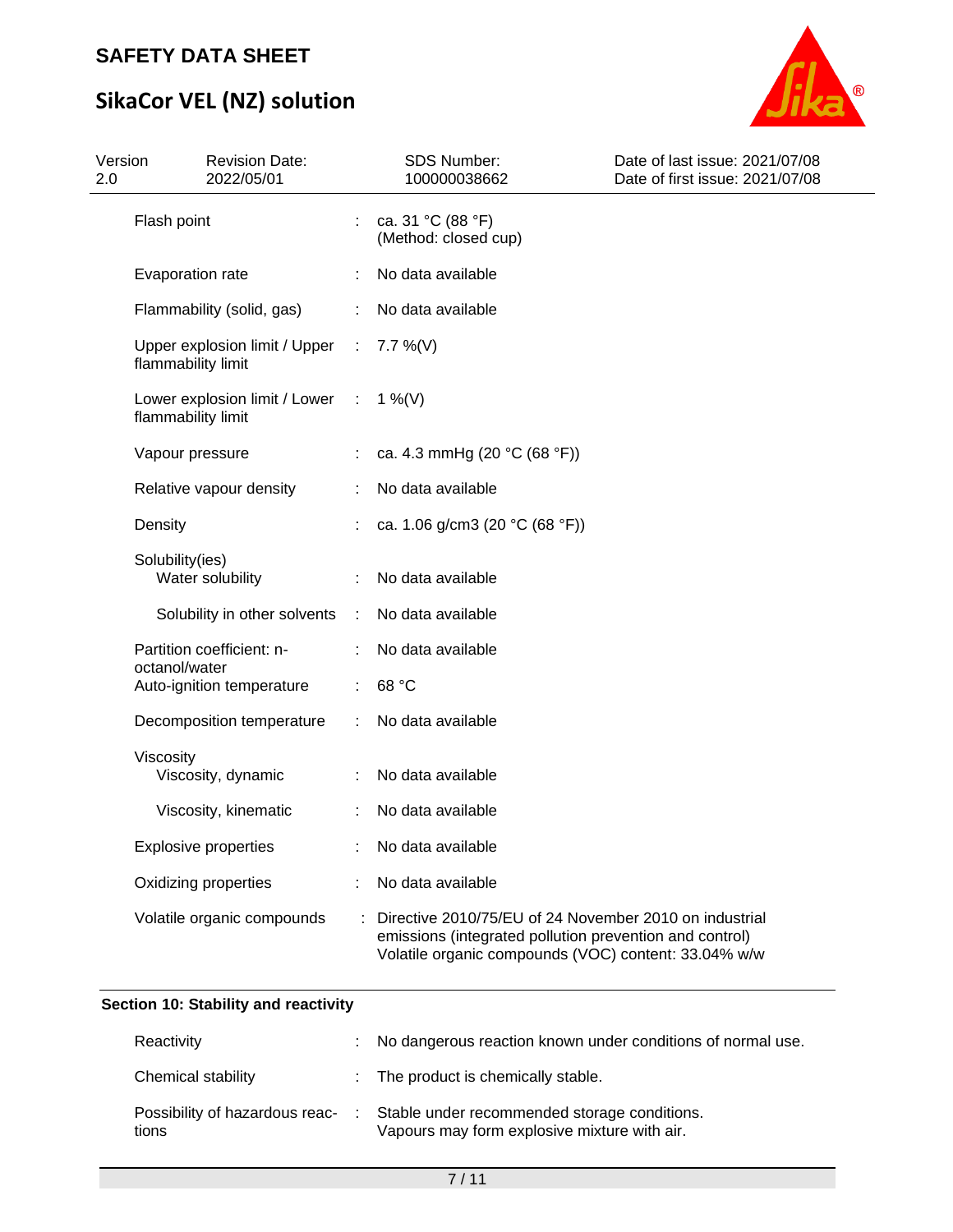# **SikaCor VEL (NZ) solution**



| Version<br>2.0 | <b>Revision Date:</b><br>2022/05/01                                                  | <b>SDS Number:</b><br>100000038662                                          | Date of last issue: 2021/07/08<br>Date of first issue: 2021/07/08 |
|----------------|--------------------------------------------------------------------------------------|-----------------------------------------------------------------------------|-------------------------------------------------------------------|
|                | Conditions to avoid                                                                  | Heat, flames and sparks.                                                    |                                                                   |
|                | Incompatible materials                                                               | No data available<br>÷                                                      |                                                                   |
|                | <b>Section 11: Toxicological information</b>                                         |                                                                             |                                                                   |
|                | <b>Acute toxicity</b><br>Harmful if swallowed.<br>Toxic if inhaled.                  |                                                                             |                                                                   |
|                | Components:                                                                          |                                                                             |                                                                   |
|                | styrene:<br>Acute inhalation toxicity                                                | LC50 (Rat): 11.8 mg/l<br>÷<br>Exposure time: 4 h<br>Test atmosphere: vapour |                                                                   |
|                | <b>Skin corrosion/irritation</b><br>Causes skin irritation.                          |                                                                             |                                                                   |
|                | Serious eye damage/eye irritation<br>Causes serious eye irritation.                  |                                                                             |                                                                   |
|                | Respiratory or skin sensitisation                                                    |                                                                             |                                                                   |
|                | <b>Skin sensitisation</b><br>Not classified based on available information.          |                                                                             |                                                                   |
|                | <b>Respiratory sensitisation</b><br>Not classified based on available information.   |                                                                             |                                                                   |
|                | <b>Chronic toxicity</b>                                                              |                                                                             |                                                                   |
|                | <b>Germ cell mutagenicity</b><br>Suspected of causing genetic defects.               |                                                                             |                                                                   |
|                | Carcinogenicity<br>Suspected of causing cancer.                                      |                                                                             |                                                                   |
|                | <b>Reproductive toxicity</b><br>Suspected of damaging fertility or the unborn child. |                                                                             |                                                                   |
|                | <b>STOT - single exposure</b><br>Causes damage to organs if inhaled.                 |                                                                             |                                                                   |
|                | <b>STOT - repeated exposure</b><br>Not classified based on available information.    |                                                                             |                                                                   |
|                | <b>Aspiration toxicity</b><br>Not classified based on available information.         |                                                                             |                                                                   |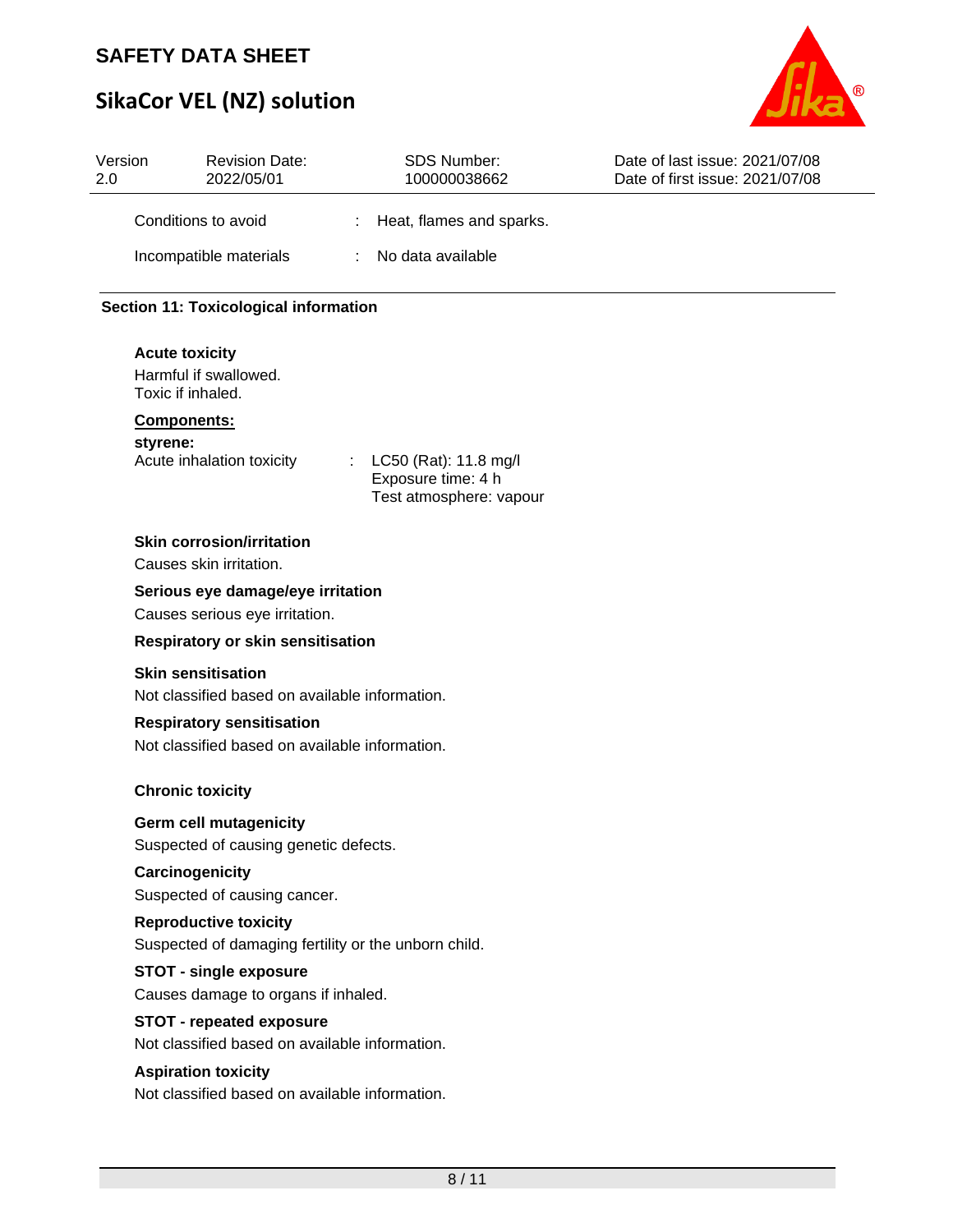# **SikaCor VEL (NZ) solution**



| Version<br>2.0 <sub>2</sub> | <b>Revision Date:</b><br>2022/05/01                       | <b>SDS Number:</b><br>100000038662                                                         | Date of last issue: 2021/07/08<br>Date of first issue: 2021/07/08 |
|-----------------------------|-----------------------------------------------------------|--------------------------------------------------------------------------------------------|-------------------------------------------------------------------|
|                             | <b>Section 12: Ecological information</b>                 |                                                                                            |                                                                   |
|                             | <b>Ecotoxicity</b><br>No data available                   |                                                                                            |                                                                   |
|                             | <b>Persistence and degradability</b><br>No data available |                                                                                            |                                                                   |
|                             | <b>Bioaccumulative potential</b><br>No data available     |                                                                                            |                                                                   |
|                             | <b>Mobility in soil</b><br>No data available              |                                                                                            |                                                                   |
|                             | Other adverse effects                                     |                                                                                            |                                                                   |
| <b>Product:</b><br>mation   | Additional ecological infor-                              | unprofessional handling or disposal.<br>Harmful to aquatic life with long lasting effects. | An environmental hazard cannot be excluded in the event of        |

### **Section 13: Disposal considerations**

| <b>Disposal methods</b><br>Waste from residues | The product should not be allowed to enter drains, water<br>÷.<br>courses or the soil.<br>Do not contaminate ponds, waterways or ditches with chemi-       |
|------------------------------------------------|------------------------------------------------------------------------------------------------------------------------------------------------------------|
|                                                | cal or used container.<br>Send to a licensed waste management company.                                                                                     |
| Contaminated packaging                         | : Empty remaining contents.<br>Dispose of as unused product.<br>Do not re-use empty containers.<br>Do not burn, or use a cutting torch on, the empty drum. |

### **Section 14: Transport information**

### **International Regulations**

|                                | <b>UN 1866</b>           |
|--------------------------------|--------------------------|
|                                | <b>Resin solution</b>    |
|                                | 3                        |
|                                | Ш                        |
|                                | <b>Flammable Liquids</b> |
|                                | 366                      |
|                                |                          |
| Packing instruction (passen- : | 355                      |
|                                |                          |
|                                |                          |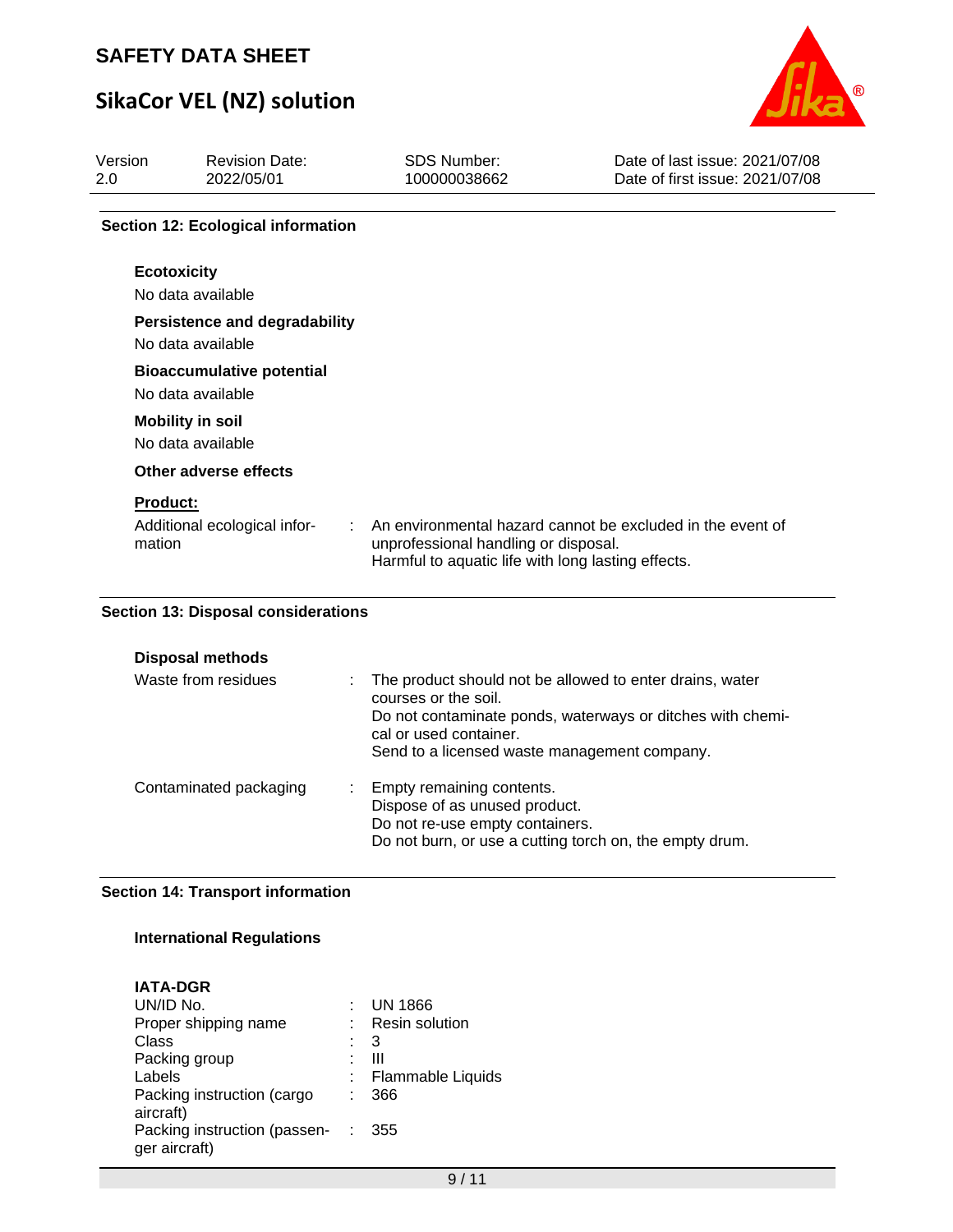## **SikaCor VEL (NZ) solution**



| Version | <b>Revision Date:</b>                                        | <b>SDS Number:</b>                | Date of last issue: 2021/07/08  |
|---------|--------------------------------------------------------------|-----------------------------------|---------------------------------|
| 2.0     | 2022/05/01                                                   | 100000038662                      | Date of first issue: 2021/07/08 |
|         | <b>IMDG-Code</b><br>UN number<br><b>Dropor chinning namo</b> | UN 1866<br><b>DECIN COLLITION</b> |                                 |

| Proper shipping name | : RESIN SOLUTION |
|----------------------|------------------|
| Class                | $\therefore$ 3   |
| Packing group        | : III            |
| Labels               | $\cdot$ 3        |
| EmS Code             | $: F-E, S-E$     |
| Marine pollutant     | no               |

### **Transport in bulk according to Annex II of MARPOL 73/78 and the IBC Code**

Not applicable for product as supplied.

### **National Regulations**

| <b>NZS 5433</b>      |                |                    |
|----------------------|----------------|--------------------|
| UN number            |                | $:$ UN 1866        |
| Proper shipping name |                | $:$ RESIN SOLUTION |
| Class                | $\therefore$ 3 |                    |
| Packing group        |                | : III              |
| Labels               | : 3            |                    |
| <b>Hazchem Code</b>  |                | $\cdot$ 3Y         |
|                      |                |                    |

#### **Special precautions for user**

The transport classification(s) provided herein are for informational purposes only, and solely based upon the properties of the unpackaged material as it is described within this Safety Data Sheet. Transportation classifications may vary by mode of transportation, package sizes, and variations in regional or country regulations.

#### **Section 15: Regulatory information**

#### **Safety, health and environmental regulations/legislation specific for the substance or mixture**

International Chemical Weapons Convention (CWC) Schedules of Toxic Chemicals and Precursors : Not applicable

### **HSNO Approval Number**

HSR002665

#### **HSW Controls**

Certified handler certificate not required. Tracking hazardous substance not required. Refer to the Health and Safety at Work (Hazardous Substances) Regulations 2017, for further information.

### **The components of this product are reported in the following inventories:**

NZIoC : Con the inventory, or in compliance with the inventory

#### **Section 16: Other information**

| <b>Full text of other abbreviations</b> |                                                          |
|-----------------------------------------|----------------------------------------------------------|
| NZ BEI                                  | New Zealand. Biological Exposure Indices                 |
| NZ OEL                                  | New Zealand. Workplace Exposure Standards for Atmospher- |